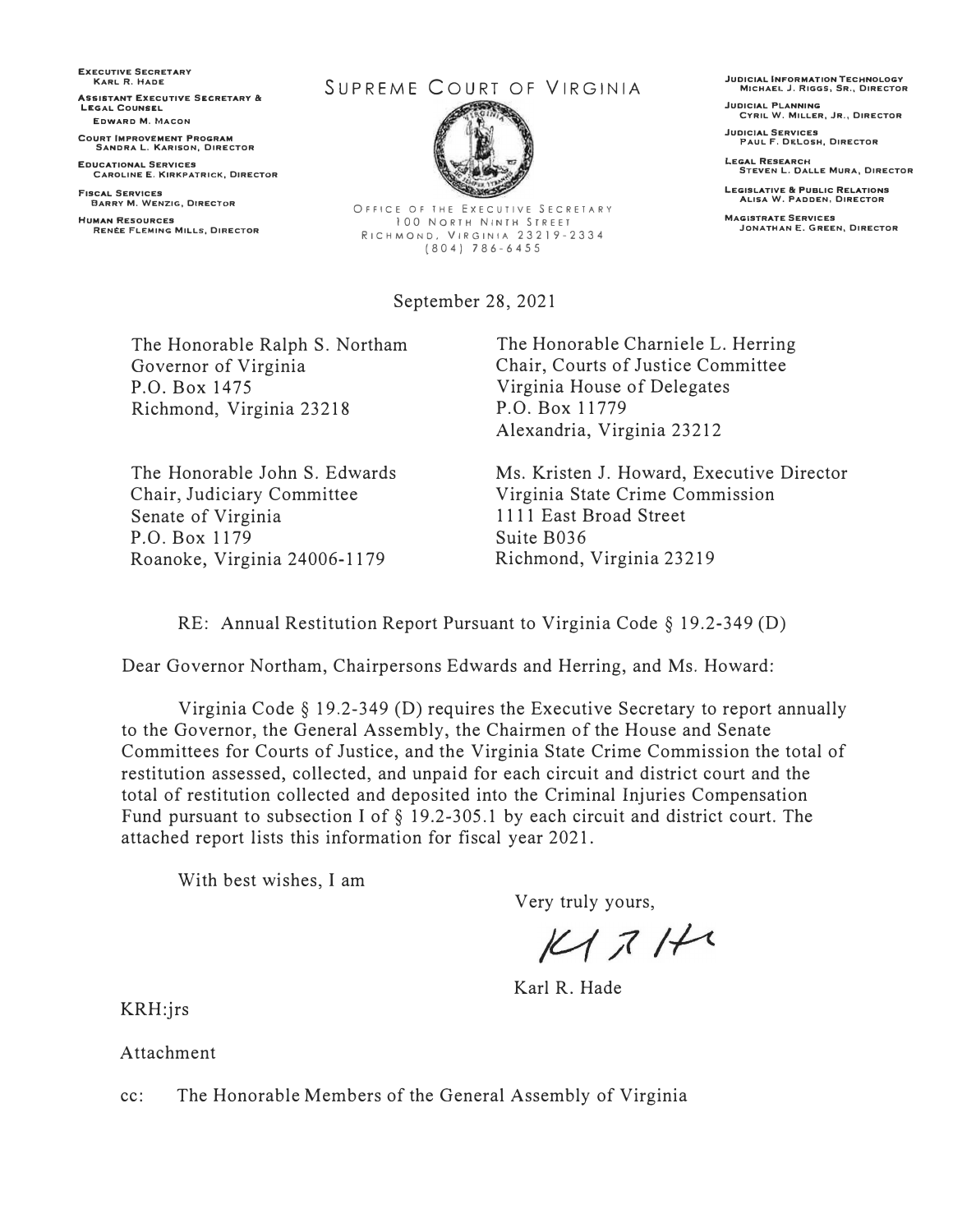## **Restitution Report**

Fiscal Year 2021 (07/01/2020 through 06/30/2021)

Data Sources: Financial Accounting System and Financial Management System<sup>1</sup>

The data included in this table have been compiled pursuant to Virginia Code § 19.2-349 (D).

|            |                                                                           |                          |                         |                            | Unclaimed                 |
|------------|---------------------------------------------------------------------------|--------------------------|-------------------------|----------------------------|---------------------------|
|            |                                                                           | Restitution              | Restitution             | Restitution                | Restitution               |
| Fips       | <b>COURT NAME</b>                                                         | Assessed <sup>2</sup>    | Collected <sup>3</sup>  | Owed <sup>4</sup>          | Sent to CICF <sup>5</sup> |
|            |                                                                           |                          |                         |                            |                           |
|            | <b>COUNTIES</b>                                                           |                          |                         |                            |                           |
|            |                                                                           |                          |                         |                            |                           |
| 001<br>001 | <b>ACCOMACK CIRCUIT COURT</b><br>ACCOMACK GENERAL DISTRICT COURT          | 84,622.60<br>13,189.25   | 74,915.97<br>7,663.91   | 1,779,108.52<br>36,439.90  | 0.00<br>59.83             |
| 001        | ACCOMACK JDR DISTRICT COURT                                               | 4,460.80                 | 3,449.40                | 4,368.55                   | 0.00                      |
| 003        | ALBEMARLE CIRCUIT COURT                                                   | 389,683.76               | 289,375.12              | 6,690,146.24               | 5,909.36                  |
| 003        | ALBEMARLE GENERAL DISTRICT COURT                                          | 89,476.38                | 40,169.02               | 142,510.23                 | 1,290.02                  |
| 003        | ALBEMARLE JDR DISTRICT COURT                                              | 27,416.76                | 11,403.73               | 153,160.72                 | 60.00                     |
| 005<br>005 | ALLEGHANY CIRCUIT COURT<br>ALLEGHANY COMBINED DISTRICT COURT              | 130,416.71<br>27,437.70  | 116,123.45<br>16,522.12 | 1,502,273.87<br>93,845.21  | 393.82<br>1,413.12        |
| 007        | AMELIA CIRCUIT COURT                                                      | 29,054.54                | 7,483.83                | 202,057.53                 | 0.00                      |
| 007        | AMELIA COMBINED DISTRICT COURT                                            | 3,409.00                 | 466.42                  | 7,786.70                   | 0.00                      |
| 009        | AMHERST CIRCUIT COURT                                                     | 127, 187. 24             | 73,266.33               | 969,250.78                 | 0.00                      |
| 009        | AMHERST GENERAL DISTRICT COURT<br>AMHERST JDR DISTRICT COURT              | 25,937.06                | 18,831.62               | 54,708.06                  | 117.55                    |
| 009<br>011 | APPOMATTOX CIRCUIT COURT                                                  | 308.27<br>38,359.52      | 3,443.20<br>29,028.66   | 38,903.32<br>707,825.47    | 0.00<br>0.00              |
| 011        | APPOMATTOX GENERAL DISTRICT COURT                                         | 8,622.05                 | 8,588.71                | 4,637.06                   | 0.00                      |
| 011        | APPOMATTOX JDR DISTRICT COURT                                             | 2,103.46                 | 1,790.49                | 1,361.60                   | 0.00                      |
| 013        | <b>ARLINGTON CIRCUIT COURT</b>                                            | 302,279.04               | 283,012.32              | 11,986,696.46              | 5,007.92                  |
| 013        | ARLINGTON GENERAL DISTRICT COURT                                          | 182,100.89               | 67,848.18<br>10.780.77  | 279,355.23                 | 5,750.19                  |
| 013<br>015 | ARLINGTON JDR DISTRICT COURT<br>AUGUSTA CIRCUIT COURT                     | 8,967.96<br>130,487.38   | 343,055.21              | 111,684.10<br>2,722,576.15 | 722.67<br>37.42           |
| 015        | AUGUSTA GENERAL DISTRICT COURT                                            | 35,307.31                | 30,567.23               | 109,413.28                 | 804.18                    |
| 015        | AUGUSTA JDR DISTRICT COURT                                                | 14,496.91                | 8,954.46                | 50,153.61                  | 546.58                    |
| 017        | <b>BATH CIRCUIT COURT</b>                                                 | 7,251.58                 | 5,778.75                | 97,457.92                  | 0.00                      |
| 017        | BATH COMBINED DISTRICT COURT                                              | 1,223.84                 | 2,870.10                | 15,542.22                  | 0.00                      |
| 019<br>019 | <b>BEDFORD CIRCUIT COURT</b><br>BEDFORD GENERAL DISTRICT COURT            | 287,474.16<br>21,502.87  | 85,582.44<br>18,715.64  | 2,200,630.42<br>34,784.93  | 2,242.33<br>16.64         |
| 019        | BEDFORD JDR DISTRICT COURT                                                | 14,546.33                | 10,396.24               | 23,113.79                  | 288.03                    |
| 021        | <b>BLAND CIRCUIT COURT</b>                                                | 13,151.08                | 4,854.03                | 329,885.83                 | 0.00                      |
| 021        | BLAND COMBINED DISTRICT COURT                                             | 6,211.20                 | 3,169.20                | 6.469.55                   | 120.00                    |
| 023        | <b>BOTETOURT CIRCUIT COURT</b>                                            | 170,862.89               | 65,562.34               | 600,340.68                 | 0.00                      |
| 023<br>023 | BOTETOURT GENERAL DISTRICT COURT<br>BOTETOURT JDR DISTRICT COURT          | 19,479.58<br>6,344.00    | 16,778.94<br>2,639.62   | 9,226.67<br>12,949.63      | 0.00<br>0.00              |
| 025        | <b>BRUNSWICK CIRCUIT COURT</b>                                            | 637,072.59               | 58,550.65               | 1,931,901.57               | 1,131.30                  |
| 025        | BRUNSWICK COMBINED DISTRICT COURT                                         | 5,390.59                 | 5,750.48                | 119,605.10                 | 87.88                     |
| 027        | <b>BUCHANAN CIRCUIT COURT</b>                                             | 73,151.54                | 88,977.94               | 1,860,048.98               | 1,193.50                  |
| 027        | BUCHANAN COMBINED DISTRICT COURT<br><b>BUCKINGHAM CIRCUIT COURT</b>       | 12,593.06<br>84,948.04   | 8,052.82<br>32,443.15   | 114,006.61<br>908,873.13   | 684.16<br>65.69           |
| 029<br>029 | BUCKINGHAM COMBINED DISTRICT COURT                                        | 25,739.12                | 11,589.14               | 14,181.02                  | 0.00                      |
| 031        | CAMPBELL CIRCUIT COURT                                                    | 119,189.93               | 120,088.13              | 2,854,496.11               | 1,816.01                  |
| 031        | CAMPBELL GENERAL DISTRICT COURT                                           | 34,193.93                | 25,505.02               | 41,800.56                  | 252.32                    |
| 031        | CAMPBELL JDR DISTRICT COURT                                               | 7,519.38                 | 4,774.58                | 54,957.17                  | 0.00                      |
| 033<br>033 | CAROLINE CIRCUIT COURT<br>CAROLINE GENERAL DISTRICT COURT                 | 48,333.77<br>21,970.94   | 42,631.42<br>2,487.49   | 1,404,624.81<br>80,323.18  | 628.93<br>270.00          |
| 033        | CAROLINE JDR DISTRICT COURT                                               | 5,647.02                 | 610.65                  | 16,111.67                  | 0.00                      |
| 035        | <b>CARROLL CIRCUIT COURT</b>                                              | 124,104.73               | 106,410.50              | 3,487,968.08               | 12,622.97                 |
| 035        | CARROLL GENERAL DISTRICT COURT                                            | 10,816.30                | 14,866.59               | 22,067.06                  | 144.39                    |
| 035        | CARROLL JDR DISTRICT COURT                                                | 260.00                   | 78.63                   | 13,098.97                  | 100.00                    |
| 036<br>036 | <b>CHARLES CITY CIRCUIT COURT</b><br>CHARLES CITY COMBINED DISTRICT COURT | 82,050.00<br>$-1,505.00$ | 14,800.71<br>2,290.89   | 800,714.00<br>7,165.72     | 3,878.97<br>0.00          |
| 037        | CHARLOTTE CIRCUIT COURT                                                   | 23,078.94                | 21,744.32               | 1,140,982.39               | 0.00                      |
| 037        | CHARLOTTE GENERAL DISTRICT COURT                                          | 1,590.90                 | 448.98                  | 3,794.32                   | 0.00                      |
| 037        | CHARLOTTE JDR DISTRICT COURT                                              | 200.00                   | 868.45                  | 420.00                     | 0.00                      |
| 041        | CHESTERFIELD CIRCUIT COURT                                                | 1,069,801.89             | 577,017.71              | 19,962,161.43              | 28,086.26                 |
| 041<br>041 | CHESTERFIELD GENERAL DISTRICT COURT<br>CHESTERFIELD JDR DISTRICT COURT    | 190,437.20<br>26,346.27  | 124,420.88<br>24,740.76 | 308,456.03<br>294,336.19   | 838.70<br>1,791.21        |
| 043        | <b>CLARKE CIRCUIT COURT</b>                                               | 9,765.70                 | 5,149.72                | 66,737.27                  | 0.00                      |
| 043        | CLARKE GENERAL DISTRICT COURT                                             | 4,599.39                 | 4,367.45                | 11,804.17                  | 0.00                      |
| 043        | CLARKE JDR DISTRICT COURT                                                 | 320.35                   | 309.00                  | 440.35                     | 0.00                      |
| 045        | <b>CRAIG CIRCUIT COURT</b>                                                | 31,812.96                | 920.90                  | 223,239.15                 | 0.00                      |
| 045<br>047 | CRAIG COMBINED DISTRICT COURT<br><b>CULPEPER CIRCUIT COURT</b>            | 3,075.60<br>157,356.02   | 5,022.43<br>122,908.06  | 11,230.60<br>2,830,486.66  | 30.00<br>2,187.99         |
| 047        | CULPEPER GENERAL DISTRICT COURT                                           | 35,963.89                | 22,206.45               | 239,814.56                 | 2,979.63                  |
| 047        | CULPEPER JDR DISTRICT COURT                                               | 21,102.62                | 10,366.55               | 96,637.91                  | 875.85                    |
| 049        | <b>CUMBERLAND CIRCUIT COURT</b>                                           | 28,937.41                | 27,258.24               | 1,001,065.15               | 24.22                     |
| 049        | CUMBERLAND COMBINED DISTRICT COURT                                        | 1,238.21                 | 5,118.07                | 5,321.38                   | 0.00                      |
| 051<br>051 | <b>DICKENSON CIRCUIT COURT</b><br>DICKENSON COMBINED DISTRICT COURT       | 35,513.24<br>3,046.81    | 22,252.55<br>5,607.21   | 1,004,925.85<br>17,778.79  | 342.23<br>5.00            |
| 053        | DINWIDDIE CIRCUIT COURT                                                   | 123,838.12               | 68,712.17               | 1,111,076.69               | 1,156.28                  |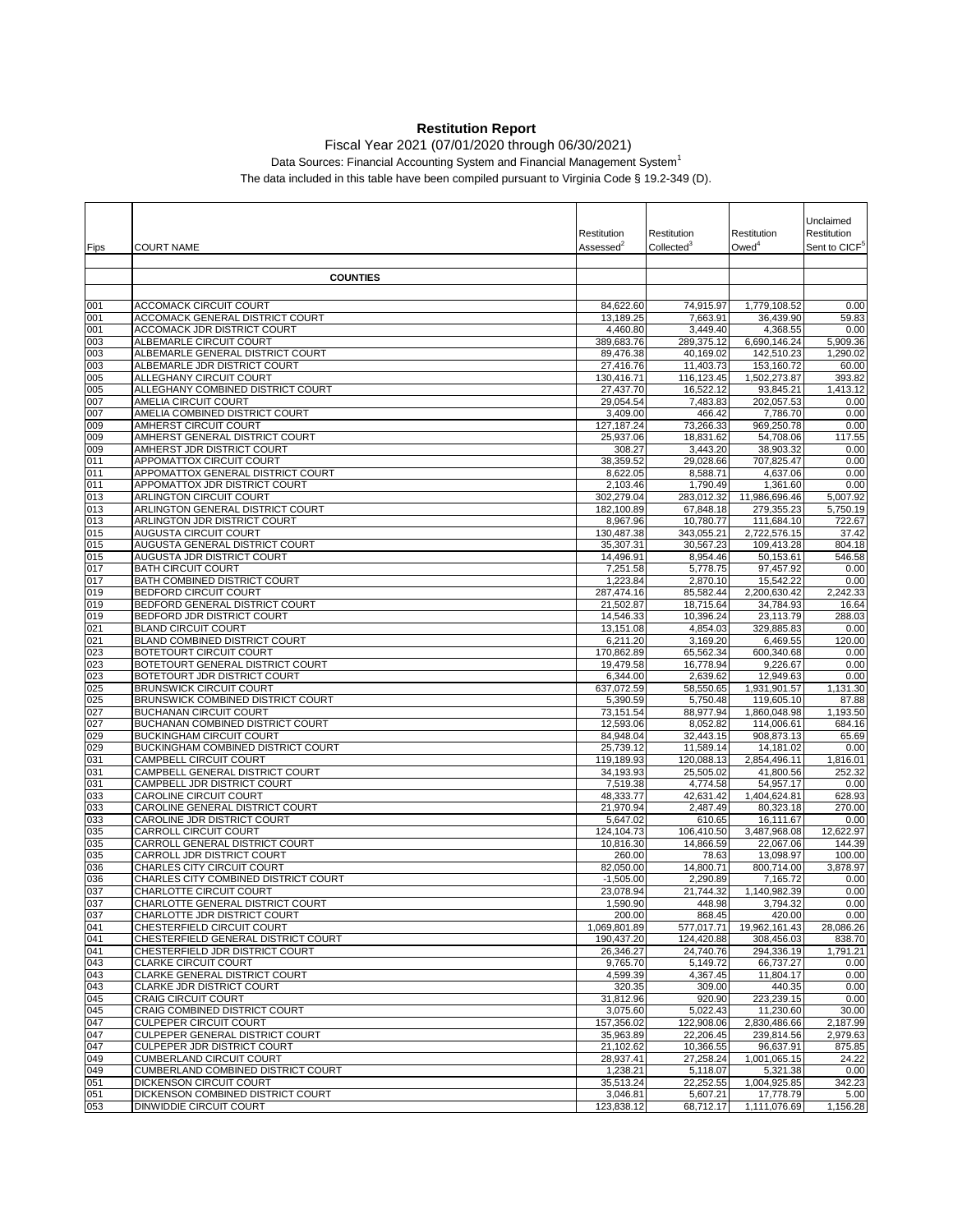|            |                                                                          | Restitution              | Restitution             | Restitution<br>$Owed^4$    | Unclaimed<br>Restitution  |
|------------|--------------------------------------------------------------------------|--------------------------|-------------------------|----------------------------|---------------------------|
| Fips       | <b>COURT NAME</b>                                                        | Assessed <sup>2</sup>    | Collected <sup>3</sup>  |                            | Sent to CICF <sup>5</sup> |
| 053        | DINWIDDIE COMBINED DISTRICT COURT                                        | 10,352.01                | 6,664.16                | 22,401.81                  | 26.00                     |
| 057<br>057 | <b>ESSEX CIRCUIT COURT</b><br><b>ESSEX COMBINED DISTRICT COURT</b>       | 2,700.00<br>2,302.95     | 12,568.30<br>1,102.95   | 388,179.34<br>1,200.00     | 0.00<br>0.00              |
| 059        | <b>FAIRFAX CIRCUIT COURT</b>                                             | 766,729.70               | 717,428.74              | 57,976,517.81              | 18,021.61                 |
| 059        | FAIRFAX COUNTY GENERAL DISTRICT COURT                                    | 674,963.57               | 514,719.63              | 2,043,506.52               | 36,528.24                 |
| 059<br>061 | FAIRFAX COUNTY JDR DISTRICT COURT<br><b>FAUQUIER CIRCUIT COURT</b>       | 31,409.67<br>132,283.52  | 42,647.29<br>94,670.06  | 937,794.05<br>6,518,111.84 | 9,578.55<br>2,854.49      |
| 061        | FAUQUIER GENERAL DISTRICT COURT                                          | 74,415.24                | 28,886.40               | 187,695.26                 | 3,883.81                  |
| 061        | FAUQUIER JDR DISTRICT COURT                                              | 2,451.00                 | 2,652.47                | 102,716.75                 | 90.79                     |
| 063<br>063 | <b>FLOYD CIRCUIT COURT</b><br>FLOYD COMBINED DISTRICT COURT              | 45,954.78<br>11,825.66   | 33,707.98<br>3,908.54   | 623,580.97<br>42,372.37    | 6.79<br>0.00              |
| 065        | FLUVANNA CIRCUIT COURT                                                   | 60,751.05                | 49,782.08               | 1,596,454.19               | 0.00                      |
| 065        | FLUVANNA COMBINED DISTRICT COURT                                         | 17,274.84                | 17,183.85               | 71,255.73                  | 147.17                    |
| 067<br>067 | <b>FRANKLIN COUNTY CIRCUIT</b><br>FRANKLIN COUNTY GENERAL DISTRICT COURT | 196,807.78<br>15,760.71  | 85,722.52<br>8,755.53   | 3.337.547.90<br>20,629.80  | 11,902.09<br>0.00         |
| 067        | FRANKLIN JDR DISTRICT COURT                                              | 11,953.70                | 5,948.88                | 16,223.86                  | 0.00                      |
| 069        | <b>FREDERICK CIRCUIT COURT</b>                                           | 447,671.08               | 65,940.39               | 1,205,696.10               | 0.00                      |
| 069<br>069 | FREDERICK GENERAL DISTRICT COURT<br>FREDERICK JDR DISTRICT COURT         | 80,883.32<br>$-2,360.59$ | 37,563.08<br>15,091.04  | 171,714.94<br>71,435.67    | 964.11<br>0.00            |
| 071        | <b>GILES CIRCUIT COURT</b>                                               | 111,795.32               | 75,581.49               | 1,166,356.00               | 281.04                    |
| 071        | GILES GENERAL DISTRICT COURT                                             | 9,937.21                 | 6,055.84                | 31,027.20                  | 0.00                      |
| 071<br>073 | GILES JDR DISTRICT COURT<br><b>GLOUCESTER CIRCUIT COURT</b>              | 591.00<br>62,099.74      | 5,105.45<br>59,539.94   | 17,198.87<br>2,198,073.87  | 0.00<br>2,798.63          |
| 073        | GLOUCESTER GENERAL DISTRICT COURT                                        | 16,256.57                | 15,317.28               | 78,943.18                  | 675.41                    |
| 073        | GLOUCESTER JDR DISTRICT COURT                                            | 1,876.59                 | 3,180.43                | 39,991.95                  | 258.21                    |
| 075<br>075 | GOOCHLAND CIRCUIT COURT<br>GOOCHLAND COMBINED DISTRICT COURT             | 114,750.74<br>4,901.90   | 59,908.71<br>3,414.05   | 3,284,901.79<br>15,465.25  | 0.00<br>1,450.00          |
| 077        | <b>GRAYSON CIRCUIT COURT</b>                                             | 38,928.38                | 40.358.62               | 1,189,062.58               | 1,611.05                  |
| 077        | <b>GRAYSON COMBINED DISTRICT COURT</b>                                   | 8,450.00                 | 6,754.53                | 5,457.20                   | 69.00                     |
| 079<br>079 | <b>GREENE CIRCUIT COURT</b><br><b>GREENE COMBINED DISTRICT COURT</b>     | 153.159.62<br>21,938.52  | 63.772.03<br>4.494.08   | 986,947.63<br>47,092.25    | 0.00<br>0.00              |
| 081        | <b>GREENSVILLE CIRCUIT COURT</b>                                         | 98,338.04                | 106,726.16              | 2,123,762.66               | 433.17                    |
| 081        | GREENSVILLE COMBINED DISTRICT COURT                                      | 2,150.23                 | 3,530.42                | 85,442.53                  | 0.00                      |
| 083<br>083 | <b>HALIFAX CIRCUIT COURT</b><br>HALIFAX GENERAL DISTRICT COURT           | 156,016.21<br>28,108.25  | 128,471.56<br>17,896.54 | 3,321,027.91<br>55,345.86  | 2,796.57<br>0.00          |
| 083        | HALIFAX JDR DISTRICT COURT                                               | 15,923.18                | 11,859.46               | 20,014.60                  | 0.00                      |
| 085        | HANOVER CIRCUIT COURT                                                    | 647,047.33               | 183,627.14              | 5,192,991.94               | 1,707.39                  |
| 085<br>085 | HANOVER GENERAL DISTRICT COURT<br>HANOVER JDR DISTRICT COURT             | 34,605.38<br>15,720.37   | 20,479.18<br>8,261.41   | 50,947.09<br>40,236.58     | 957.99<br>849.99          |
| 087        | <b>HENRICO CIRCUIT COURT</b>                                             | 536,705.07               | 307,827.49              | 10,877,915.49              | 14,739.35                 |
| 087        | HENRICO GENERAL DISTRICT COURT                                           | 174,558.36               | 125,895.55              | 500,625.35                 | 7,984.08                  |
| 087<br>089 | HENRICO JDR DISTRICT COURT<br>HENRY CIRCUIT COURT                        | 53,241.05<br>526,638.62  | 55,092.72<br>161,208.91 | 804,047.22<br>5,964,919.26 | 6,436.03<br>2,625.06      |
| 089        | HENRY GENERAL DISTRICT COURT                                             | 16,129.26                | 7,830.16                | 48,643.22                  | 306.92                    |
| 089        | HENRY JDR DISTRICT COURT                                                 | $-5,126.02$              | 1,564.87                | 111,539.42                 | 533.72                    |
| 091<br>091 | <b>HIGHLAND CIRCUIT COURT</b><br>HIGHLAND COMBINED DISTRICT COURT        | 1,006.15<br>5,930.00     | 7,510.76<br>3,030.00    | 47,925.83<br>3,093.70      | 0.00<br>0.00              |
| 093        | ISLE OF WIGHT CIRCUIT COURT                                              | 22,993.95                | 44,331.03               | 3,855,572.64               | 2,592.43                  |
| 093        | ISLE OF WIGHT GENERAL DISTRICT COURT<br>ISLE OF WIGHT JDR DISTRICT COURT | 5,620.58                 | 4,316.05                | 13,293.81                  | 55.01                     |
| 093<br>097 | KING & QUEEN CIRCUIT COURT                                               | 2,388.00<br>25,727.48    | 2,493.55<br>21,145.08   | 27,792.03<br>471,539.68    | 0.00<br>2.31              |
| 097        | KING & QUEEN GENERAL DISTRICT COURT                                      | 882.34                   | 22,718.94               | 40,249.03                  | 150.00                    |
| 097        | KING AND QUEEN JDR DISTRICT COURT                                        | 2.945.00                 | 683.79                  | 19,976.72                  | 106.85                    |
| 099<br>099 | KING GEORGE CIRCUIT COURT<br>KING GEORGE COMBINED DISTRICT COURT         | 21,525.35<br>21,496.29   | 85,714.86<br>3,075.63   | 630,735.00<br>38,032.57    | 0.00<br>34.88             |
| 101        | KING WILLIAM CIRCUIT COURT                                               | 133,425.24               | 43,723.08               | 852,065.40                 | 0.00                      |
| 101<br>101 | KING WILLIAM GENERAL DISTRICT COURT<br>KING WILLIAM JDR DISTRICT COURT   | 9,580.44<br>$-5,812.84$  | 11,118.08<br>13,440.33  | 81,363.70<br>28,932.42     | 2,342.65<br>190.64        |
| 103        | LANCASTER CIRCUIT COURT                                                  | 9,640.84                 | 29,507.75               | 1,756,339.03               | 0.00                      |
| 103        | LANCASTER GENERAL DISTRICT COURT                                         | 4,997.14                 | 3,455.31                | 3,159.99                   | 0.00                      |
| 103        | LANCASTER JDR DISTRICT COURT                                             | 0.00                     | 17.09                   | 4,429.14                   | 0.00                      |
| 105<br>105 | LEE CIRCUIT COURT<br>LEE COUNTY GENERAL DISTRICT COURT                   | 55,641.13<br>4,031.24    | 74,927.13<br>2,894.03   | 2,926,753.81<br>19,241.29  | 193.81<br>15.00           |
| 105        | LEE JDR DISTRICT COURT                                                   | 6.98                     | 1,792.67                | 5,411.59                   | 0.00                      |
| 107        | LOUDOUN CIRCUIT COURT                                                    | 319,819.81               | 449,968.12              | 9,704,487.92               | 16,175.34                 |
| 107<br>107 | LOUDOUN GENERAL DISTRICT COURT<br>LOUDOUN JDR DISTRICT COURT             | 200,286.57<br>18,823.27  | 174,683.88<br>11,566.81 | 521,049.54<br>197,028.88   | 14,469.87<br>3,863.42     |
| 109        | <b>LOUISA CIRCUIT COURT</b>                                              | 78,530.02                | 73,311.85               | 2,491,850.43               | 17,404.99                 |
| 109        | LOUISA GENERAL DISTRICT COURT                                            | 58,699.51                | 12,443.63               | 121,427.44                 | 2,449.18                  |
| 109<br>111 | LOUISA JDR DISTRICT COURT<br>LUNENBURG CIRCUIT COURT                     | 19,696.33<br>20,896.10   | 7,685.03<br>23,340.97   | 52,735.99<br>986,091.87    | 778.22<br>702.15          |
| 111        | LUNENBURG COMBINED DISTRICT COURT                                        | 19,549.59                | 12,009.25               | 57,355.28                  | 0.00                      |
| 113<br>113 | <b>MADISON CIRCUIT COURT</b><br>MADISON COMBINED DISTRICT COURT          | 218,950.09               | 59,772.42<br>5,495.95   | 526,301.21<br>31,357.58    | 0.00                      |
| 115        | MATHEWS CIRCUIT COURT                                                    | 5,672.42<br>6,063.95     | 31,030.14               | 470,307.01                 | 25.90<br>63.02            |
| 115        | MATHEWS GENERAL DISTRICT COURT                                           | 2,566.97                 | 2,784.00                | 13,493.63                  | 0.00                      |
| 115<br>117 | MATHEWS JDR DISTRICT COURT<br>MECKLENBURG CIRCUIT COURT                  | 4,100.00<br>199,148.19   | 832.73<br>146,043.85    | 5,344.94<br>6,159,069.76   | 0.00<br>10,285.72         |
|            |                                                                          |                          |                         |                            |                           |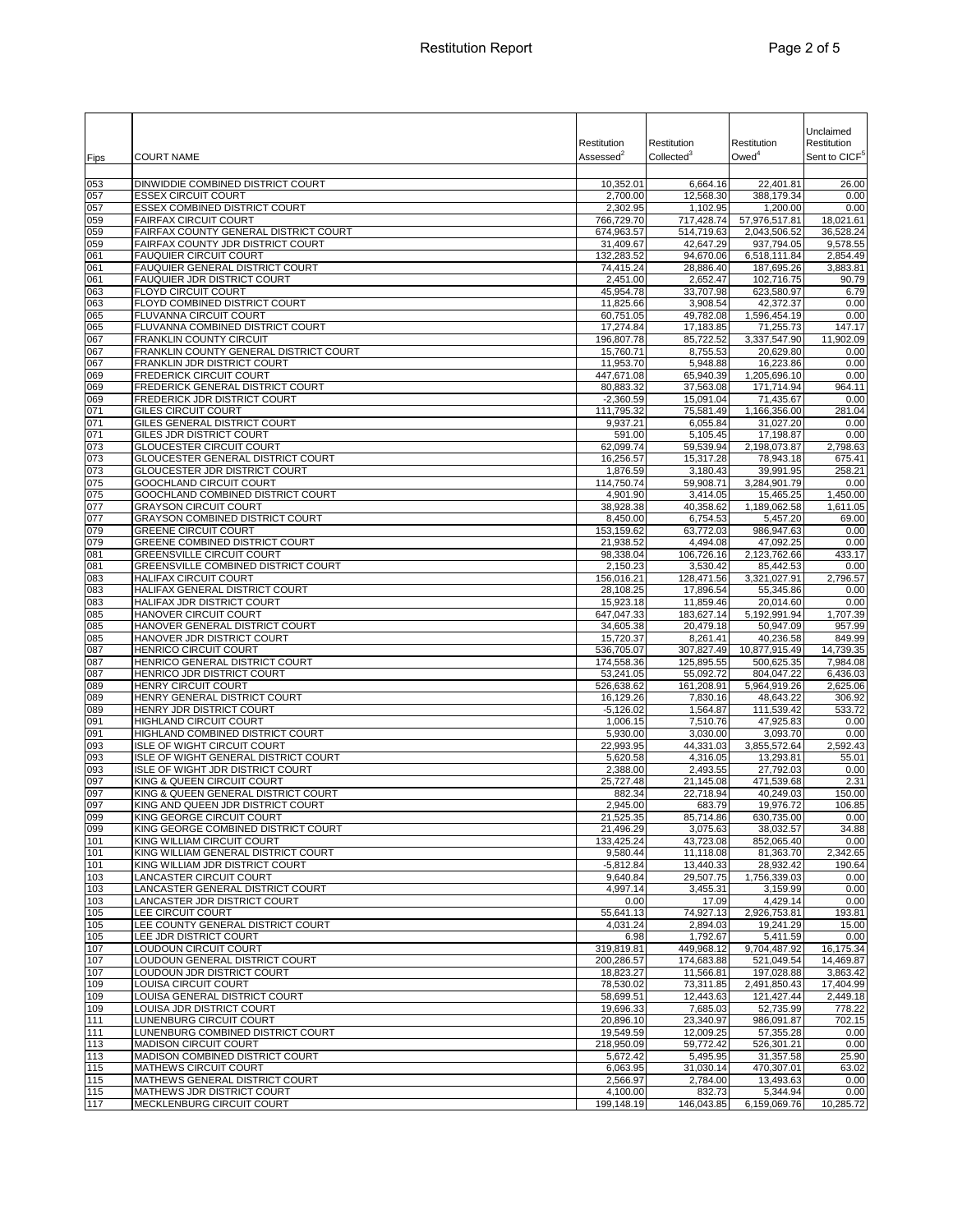| Fips       | <b>COURT NAME</b>                                                          | Restitution<br>Assessed <sup>2</sup> | Restitution<br>Collected <sup>3</sup> | Restitution<br>$Owed^4$    | Unclaimed<br>Restitution<br>Sent to CICF <sup>5</sup> |
|------------|----------------------------------------------------------------------------|--------------------------------------|---------------------------------------|----------------------------|-------------------------------------------------------|
|            |                                                                            |                                      |                                       |                            |                                                       |
| 117<br>117 | MECKLENBURG GENERAL DISTRICT COURT<br>MECKLENBURG JDR DISTRICT COURT       | 21,331.04<br>$-7,282.08$             | 15,621.82<br>1,819.18                 | 28,297.46<br>16,245.80     | 256.35<br>0.00                                        |
| 119        | MIDDLESEX CIRCUIT COURT                                                    | 56,563.49                            | 20,582.28                             | 719,970.64                 | 0.00                                                  |
| 119        | MIDDLESEX GENERAL DISTRICT COURT                                           | 4,061.83                             | 7,160.65                              | 17,832.91                  | 100.00                                                |
| 119        | MIDDLESEX JDR DISTRICT COURT                                               | 810.00                               | 75.00                                 | 5,285.93                   | 0.00                                                  |
| 121        | MONTGOMERY CIRCUIT COURT                                                   | 261,762.80                           | 169,577.17                            | 5,247,435.10               | 0.00                                                  |
| 121        | MONTGOMERY GENERAL DISTRICT COURT<br>MONTGOMERY JDR DISTRICT COURT         | 35,965.37                            | 30,512.22                             | 139,674.17<br>34,039.19    | 0.00                                                  |
| 121<br>125 | <b>NELSON CIRCUIT COURT</b>                                                | 10,656.59<br>31,750.37               | 12,905.05<br>63,893.74                | 811,106.22                 | 5.00<br>289.06                                        |
| 125        | NELSON GENERAL DISTRICT COURT                                              | 1,488.54                             | 5,321.20                              | 10,762.34                  | 829.06                                                |
| 125        | NELSON JDR DISTRICT COURT                                                  | 8,803.70                             | 7,214.00                              | 42,964.53                  | 0.00                                                  |
| 127        | <b>NEW KENT CIRCUIT COURT</b>                                              | $-11,174.08$                         | 31,485.71                             | 1,464,361.18               | 0.00                                                  |
| 127<br>127 | NEW KENT GENERAL DISTRICT COURT<br>NEW KENT JDR DISTRICT COURT             | 16,737.95<br>400.00                  | 13,314.88<br>1,603.02                 | 23,580.36                  | 94.70<br>0.00                                         |
| 131        | NORTHAMPTON CIRCUIT COURT                                                  | 87,100.29                            | 70,893.82                             | 15,138.57<br>1,426,498.15  | 1,120.96                                              |
| 131        | NORTHAMPTON GENERAL DISTRICT COURT                                         | 7,014.17                             | 4,815.30                              | 17,090.06                  | 680.86                                                |
| 131        | NORTHAMPTON JDR DISTRICT COURT                                             | 1,325.00                             | 700.00                                | 2,591.66                   | 0.00                                                  |
| 133        | NORTHUMBERLAND CIRCUIT COURT                                               | 6,468.61                             | 13,838.89                             | 734,927.20                 | 463.22                                                |
| 133        | NORTHUMBERLAND GENERAL DISTRICT COURT<br>NORTHUMBERLAND JDR DISTRICT COURT | 6,150.00                             | 2,235.00                              | 12,406.96                  | 0.00<br>0.00                                          |
| 133<br>135 | NOTTOWAY CIRCUIT COURT                                                     | 700.00<br>19,055.74                  | 2,193.20<br>57,026.32                 | 3,946.80<br>686,393.11     | 1,207.38                                              |
| 135        | NOTTOWAY COMBINED DISTRICT COURT                                           | 8.178.26                             | 2,594.14                              | 24,822.66                  | 0.00                                                  |
| 137        | ORANGE CIRCUIT COURT                                                       | 42,440.28                            | 49,411.92                             | 1,511,289.50               | 1,301.62                                              |
| 137        | ORANGE GENERAL DISTRICT COURT                                              | 16,432.25                            | 13,418.84                             | 76,063.75                  | 5.00                                                  |
| 137        | ORANGE JDR DISTRICT COURT                                                  | 1,350.00                             | 3,693.71                              | 58,650.68<br>3,003,928.90  | 0.00                                                  |
| 139<br>139 | PAGE CIRCUIT COURT<br>PAGE GENERAL DISTRICT COURT                          | 82,834.43<br>17,508.11               | 72,877.09<br>12,636.47                | 128,022.39                 | 3,096.46<br>63.63                                     |
| 139        | PAGE JDR DISTRICT COURT                                                    | 13,525.02                            | 14,345.09                             | 98,541.12                  | 0.00                                                  |
| 141        | PATRICK CIRCUIT COURT                                                      | 287,477.31                           | 86,239.32                             | 2,056,891.92               | 90.17                                                 |
| 141        | PATRICK GENERAL DISTRICT COURT                                             | 13,672.22                            | 4,329.46                              | 46,763.13                  | 195.81                                                |
| 141        | PATRICK JDR DISTRICT COURT                                                 | 914.98                               | 300.00                                | 31,163.13                  | 0.00                                                  |
| 143<br>143 | PITTSYLVANIA CIRCUIT COURT<br>PITTSYLVANIA GENERAL DISTRICT COURT          | 111,050.00<br>2,719.98               | 95,061.27<br>2,817.41                 | 2,818,745.06<br>3,089.70   | 2,276.75<br>0.00                                      |
| 143        | PITTSYLVANIA JDR DISTRICT COURT                                            | 2,950.00                             | 1,690.00                              | 17,765.12                  | 0.00                                                  |
| 145        | POWHATAN CIRCUIT COURT                                                     | 11,891.74                            | 20,756.03                             | 772,120.73                 | 50.00                                                 |
| 145        | POWHATAN COMBINED DISTRICT COURT                                           | 11,994.64                            | 11,684.88                             | 41,043.14                  | 17.00                                                 |
| 147        | PRINCE EDWARD CIRCUIT COURT                                                | 86,946.57                            | 67,246.18                             | 1,238,272.44               | 519.40                                                |
| 147<br>147 | PRINCE EDWARD GENERAL DISTRICT COURT<br>PRINCE EDWARD JDR DISTRICT COURT   | 7,009.01<br>848.00                   | 4,965.88<br>1,775.29                  | 11,087.13<br>7,782.30      | 7.14<br>0.00                                          |
| 149        | PRINCE GEORGE CIRCUIT COURT                                                | 90,895.50                            | 102,041.60                            | 2,294,595.54               | 23,786.70                                             |
| 149        | PRINCE GEORGE COMBINED DISTRICT COURT                                      | 34,068.78                            | 22,431.56                             | 123,306.15                 | 351.00                                                |
| 153        | PRINCE WILLIAM CIRCUIT COURT                                               | 3,042,634.88                         | 489,597.70                            | 25,576,609.44              | 59,047.94                                             |
| 153        | PRINCE WILLIAM GENERAL DISTRICT COURT                                      | 345,665.74                           | 121,766.65                            | 642,186.45                 | 6,738.69                                              |
| 153<br>155 | PRINCE WILLIAM JDR DISTRICT COURT<br>PULASKI CIRCUIT COURT                 | 40,828.55<br>114,341.41              | 42,978.17<br>204,367.95               | 441,557.96<br>2,999,387.85 | 2,515.78<br>25.95                                     |
| 155        | PULASKI GENERAL DISTRICT COURT                                             | 22,301.79                            | 7.066.55                              | 63,618.29                  | 996.96                                                |
| 155        | PULASKI JDR DISTRICT COURT                                                 | 10,302.16                            | 7,765.27                              | 10,816.53                  | 15.50                                                 |
| 157        | RAPPAHANNOCK CIRCUIT COURT                                                 | 25,067.40                            | 18,497.29                             | 264,707.06                 | 0.00                                                  |
| 157        | RAPPAHANNOCK COMBINED DISTRICT COURT                                       | 1,220.00                             | 420.94                                | 6,756.57<br>1,099,431.08   | 0.00                                                  |
| 159<br>159 | RICHMOND COUNTY CIRCUIT COURT<br>RICHMOND COUNTY COMBINED DISTRICT COURT   | 118,813.32<br>3,910.10               | 11,800.62<br>2,755.29                 | 3.099.22                   | 0.00<br>0.00                                          |
| 161        | ROANOKE COUNTY CIRCUIT COURT                                               | 371,760.91                           | 231,355.91                            | 2,629,032.05               | 810.76                                                |
| 161        | ROANOKE COUNTY GENERAL DISTRICT COURT                                      | 43,998.88                            | 20,560.74                             | 85,172.93                  | 441.32                                                |
| 161        | ROANOKE COUNTY JDR DISTRICT COURT                                          | 20,017.42                            | 17,219.31                             | 26,161.32                  | 0.00                                                  |
| 163        | ROCKBRIDGE CIRCUIT COURT<br>LEXINGTON-ROCKBRIDGE GENERAL DISTRICT COURT    | 135,144.09                           | 113,699.36                            | 2,331,385.84               | 11,877.13                                             |
| 163<br>163 | LEXINGTON-ROCKBRIDGE JDR DISTRICT COURT                                    | 24,757.38<br>4,952.55                | 15,101.76<br>2,504.89                 | 58,673.73<br>79,044.28     | 991.09<br>0.00                                        |
| 165        | ROCKINGHAM CIRCUIT COURT                                                   | 716,989.53                           | 456,009.63                            | 9,255,111.77               | 3,837.52                                              |
| 165        | HARRISONBURG/ROCKINGHAM GENERAL DISTRICT COURT                             | 146,395.18                           | 130,733.82                            | 384,087.61                 | 2,936.09                                              |
| 165        | HARRISONBURG/ROCKINGHAM JDR DISTRICT COURT                                 | 13,142.21                            | 9,312.26                              | 90,375.65                  | 0.00                                                  |
| 167<br>167 | RUSSELL CIRCUIT COURT<br>RUSSELL COMBINED DISTRICT COURT                   | 212,412.16<br>15,800.00              | 109,082.31<br>13,506.20               | 3,482,502.37<br>47,586.96  | 7,650.40<br>26.81                                     |
| 169        | <b>SCOTT CIRCUIT COURT</b>                                                 | 115,287.58                           | 107,761.85                            | 1,989,859.50               | 2,906.73                                              |
| 169        | SCOTT COMBINED DISTRICT COURT                                              | 11,170.78                            | 9,243.43                              | 95,095.78                  | 262.06                                                |
| 171        | SHENANDOAH CIRCUIT COURT                                                   | 66,979.51                            | 99,321.55                             | 4,321,523.82               | 5,681.99                                              |
| 171        | SHENANDOAH COUNTY DISTRICT COURT                                           | 91,975.04                            | 71,601.92                             | 84,236.46                  | 905.21                                                |
| 171<br>173 | SHENANDOAH JDR DISTRICT COURT<br><b>SMYTH CIRCUIT COURT</b>                | 4,296.56<br>133,079.37               | 10,042.71<br>76,655.94                | 14,932.90<br>3,109,426.52  | 0.00<br>445.75                                        |
| 173        | SMYTH GENERAL DISTRICT COURT                                               | $-3,034.46$                          | 9,997.06                              | 63,544.47                  | 456.49                                                |
| 173        | SMYTH JDR DISTRICT COURT                                                   | 3,480.12                             | 2,725.67                              | 17,375.68                  | 0.00                                                  |
| 175        | SOUTHAMPTON CIRCUIT COURT                                                  | 61,154.72                            | 43,647.60                             | 8,125,757.37               | 468.09                                                |
| 175        | SOUTHAMPTON COMBINED DISTRICT COURT                                        | 4,011.06                             | 7,171.37                              | 91,303.26                  | 0.77                                                  |
| 177<br>177 | SPOTSYLVANIA CIRCUIT COURT<br>SPOTSYLVANIA GENERAL DISTRICT COURT          | 304,927.31<br>30,402.11              | 302,216.17<br>28,038.12               | 5,452,774.24<br>92,103.94  | 44,072.15<br>79.99                                    |
| 177        | SPOTSYLVANIA JDR DISTRICT COURT                                            | 10,056.39                            | 16,353.34                             | 162,018.11                 | 4,514.81                                              |
| 179        | STAFFORD CIRCUIT COURT                                                     | 243,436.74                           | 388,698.68                            | 7,497,445.77               | 45,029.48                                             |
| 179        | STAFFORD GENERAL DISTRICT COURT                                            | 313,113.79                           | 126,495.79                            | 436,552.67                 | 6,021.31                                              |
| 179        | STAFFORD JDR DISTRICT COURT                                                | 28,185.45                            | 19,409.63                             | 186,451.59                 | 881.30                                                |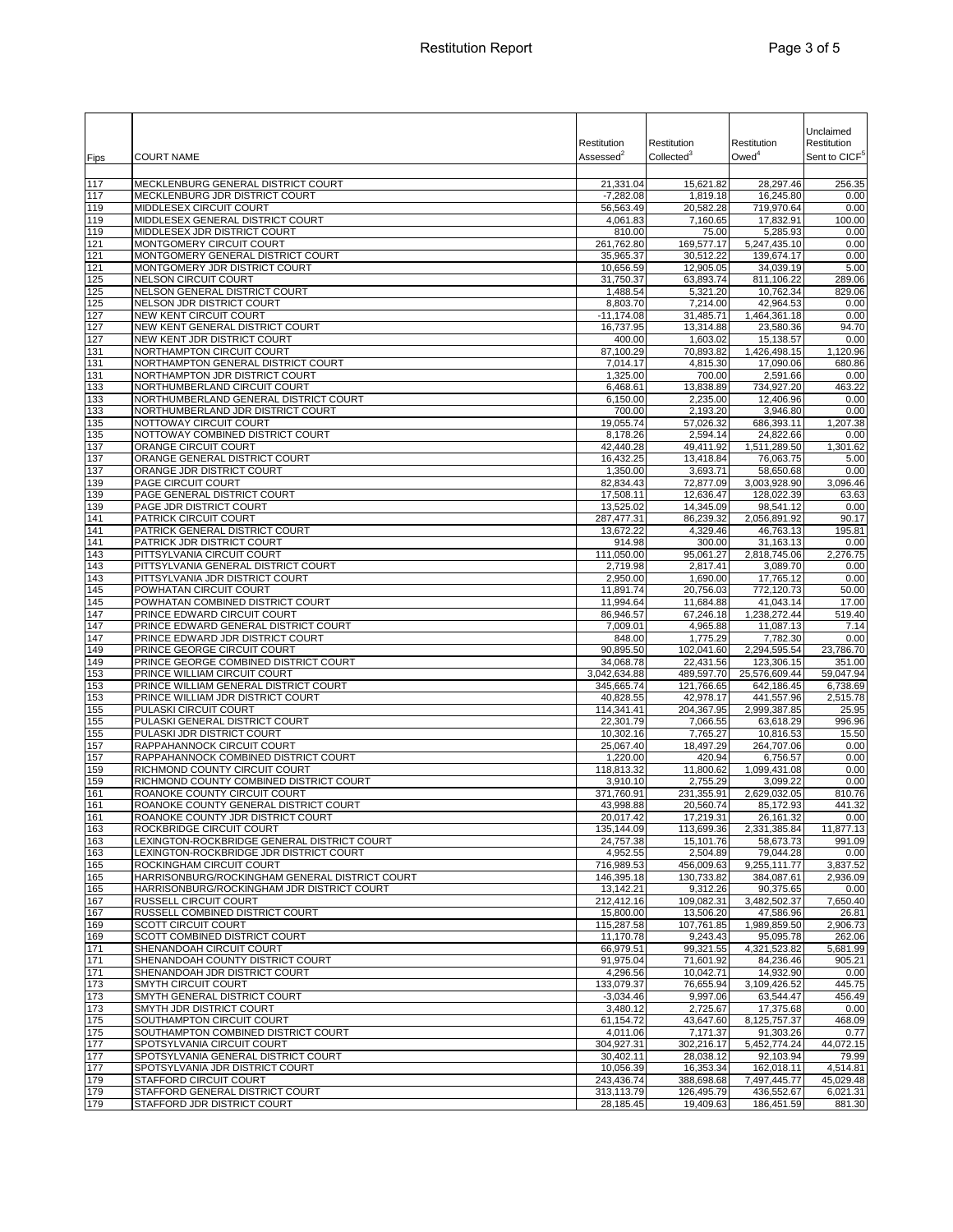|            |                                                                                       | Restitution               | Restitution             | Restitution                 | Unclaimed<br>Restitution  |
|------------|---------------------------------------------------------------------------------------|---------------------------|-------------------------|-----------------------------|---------------------------|
| Fips       | <b>COURT NAME</b>                                                                     | Assessed <sup>2</sup>     | Collected <sup>3</sup>  | Owed <sup>4</sup>           | Sent to CICF <sup>5</sup> |
| 181        | <b>SURRY CIRCUIT COURT</b>                                                            | 108,575.03                | 14,101.58               | 681,824.87                  | 0.00                      |
| 181        | SURRY COMBINED DISTRICT COURT                                                         | 3,534.20                  | 7,858.25                | 63,591.03                   | 0.00                      |
| 183        | SUSSEX CIRCUIT COURT                                                                  | 37,699.25                 | 24,302.83               | 1,246,601.99                | 0.00                      |
| 183<br>185 | SUSSEX COMBINED DISTRICT COURT<br>TAZEWELL CIRCUIT COURT                              | 4,620.44<br>161,102.72    | 5,433.65<br>163,592.96  | 33,167.50<br>3,520,218.92   | 704.81<br>9,449.71        |
| 185        | TAZEWELL GENERAL DISTRICT COURT                                                       | 14,250.49                 | 23,568.53               | 100,934.03                  | 53.58                     |
| 185        | TAZEWELL JDR DISTRICT COURT                                                           | 2,409.14                  | 5,420.12                | 39,493.75                   | 290.96                    |
| 187        | <b>WARREN CIRCUIT</b>                                                                 | 89,510.51                 | 75,324.73               | 3,178,081.36                | 2,257.49                  |
| 187<br>187 | WARREN GENERAL DISTRICT COURT<br>WARREN JDR DISTRICT COURT                            | 30,058.90<br>966.34       | 28,150.10<br>1,992.23   | 126,489.39<br>9,629.12      | 465.47<br>0.00            |
| 191        | <b>WASHINGTON CIRCUIT COURT</b>                                                       | 254,663.07                | 125,753.89              | 4,931,428.97                | 23,349.82                 |
| 191        | WASHINGTON GENERAL DISTRICT COURT                                                     | 44,951.08                 | 29,489.32               | 107,979.76                  | 1,737.53                  |
| 191<br>193 | WASHINGTON JDR DISTRICT COURT<br>WESTMORELAND CIRCUIT COURT                           | 1,832.50<br>16,484.77     | 3,110.14<br>57,893.62   | 22,597.46<br>1,785,003.32   | 0.00<br>47.74             |
| 193        | WESTMORELAND GENERAL DISTRICT COURT                                                   | 33,795.33                 | 32,406.58               | 44,324.66                   | 0.00                      |
| 193        | <b>WESTMORELAND JDR DISTRICT COURT</b>                                                | 1,595.00                  | 1,120.00                | 3,938.31                    | 0.00                      |
| 195        | WISE CIRCUIT COURT                                                                    | 76,255.61                 | 111,046.72              | 2,911,732.84                | 0.00                      |
| 195<br>195 | WISE GENERAL DISTRICT COURT<br>WISE JDR DISTRICT COURT                                | 42,818.98<br>2,388.87     | 22,973.69<br>2,168.61   | 249,914.14<br>8,410.43      | 715.39<br>90.00           |
| 197        | WYTHE CIRCUIT COURT                                                                   | 232,361.06                | 64,868.05               | 2,907,462.98                | 10,632.78                 |
| 197        | WYTHE GENERAL DISTRICT COURT                                                          | 9,929.36                  | 4,929.67                | 28,752.60                   | 89.00                     |
| 197<br>199 | WYTHE JDR DISTRICT COURT<br>YORK - POQUOSON CIRCUIT COURT                             | 860.14<br>283,937.04      | 684.40                  | 28,247.33<br>2,244,552.78   | 0.00<br>3.076.84          |
| 199        | YORK GENERAL DISTRICT COURT                                                           | 4,956.11                  | 147,082.01<br>10,180.15 | 136,347.61                  | 255.00                    |
| 199        | YORK JDR DISTRICT COURT                                                               | 1,322.92                  | 1,177.19                | 10.963.68                   | 622.00                    |
|            | <b>CITIES</b>                                                                         |                           |                         |                             |                           |
|            |                                                                                       |                           |                         |                             |                           |
| 510        | <b>ALEXANDRIA CIRCUIT COURT</b>                                                       | 253,415.36                | 122,978.92              | 11,613,495.30               | 0.00                      |
| 510        | ALEXANDRIA GENERAL DISTRICT COURT                                                     | 58,371.14                 | 34,054.11               | 361,613.63                  | 1,188.85                  |
| 510<br>520 | ALEXANDRIA JDR DISTRICT COURT<br><b>BRISTOL CIRCUIT COURT</b>                         | 6,099.13<br>120,114.27    | 2,220.12<br>95,254.39   | 135,581.62<br>2,864,196.46  | 1,501.43<br>2,541.96      |
| 520        | <b>BRISTOL GENERAL DISTRICT COURT</b>                                                 | 25,323.09                 | 20,048.85               | 52,065.06                   | 20.71                     |
| 520        | BRISTOL JDR DISTRICT COURT                                                            | 1,607.47                  | 1,658.00                | 7,425.92                    | 0.00                      |
| 530        | <b>BUENA VISTA CIRCUIT COURT</b>                                                      | 71,973.36                 | 16,490.25               | 684,418.52                  | 280.84                    |
| 530<br>540 | BUENA VISTA COMBINED DISTRICT COURT<br>CHARLOTTESVILLE CIRCUIT COURT                  | 2,569.36<br>$-832,830.67$ | 1,185.09<br>161,021.07  | 26,899.60<br>3,566,603.98   | 0.00<br>29,487.65         |
| 540        | CHARLOTTESVILLE GENERAL DISTRICT COURT                                                | 58,462.30                 | 59,178.29               | 127,493.05                  | 657.28                    |
| 540        | CHARLOTTESVILLE JDR DISTRICT COURT                                                    | 27,096.14                 | 2,851.16                | 115,376.83                  | 1,361.05                  |
| 550<br>550 | CHESAPEAKE CIRCUIT COURT<br>CHESAPEAKE GENERAL DISTRICT COURT                         | 431,731.57<br>107,931.19  | 457,262.88<br>78,848.58 | 15,489,509.11<br>190,327.48 | 114,739.17<br>842.29      |
| 550        | CHESAPEAKE JDR DISTRICT COURT                                                         | 45,749.39                 | 16,960.93               | 429,429.00                  | 1,618.31                  |
| 570        | COLONIAL HEIGHTS CIRCUIT COURT                                                        | 157,961.40                | 103,811.11              | 1,863,372.91                | 4,502.36                  |
| 570<br>570 | COLONIAL HEIGHTS GENERAL DISTRICT COURT                                               | 75,794.56                 | 26,640.80               | 122,775.13                  | 444.74<br>200.00          |
| 590        | COLONIAL HEIGHTS JDR DISTRICT COURT<br>DANVILLE CIRCUIT COURT                         | 1,970.38<br>172,790.93    | 6,381.21<br>84,587.41   | 42,359.55<br>3,974,522.89   | 4,096.91                  |
| 590        | DANVILLE GENERAL DISTRICT COURT                                                       | 32,488.01                 | 28,680.45               | 95,463.89                   | 0.00                      |
| 590        | DANVILLE JDR DISTRICT COURT                                                           | 16,416.56                 | 7,624.38                | 239.274.70                  | 573.65                    |
| 595<br>600 | EMPORIA COMBINED DISTRICT COURT<br>FAIRFAX CITY GENERAL DISTRICT COURT                | 19,858.32<br>1,108.48     | 15,207.93<br>279.48     | 161,744.66<br>1,349.56      | 1,310.05<br>9.50          |
| 610        | FALLS CHURCH COMBINED DISTRICT COURT                                                  | 13,378.93                 | 5,273.89                | 11,684.52                   | 0.00                      |
| 620        | FRANKLIN CITY COMBINED DISTRICT COURT                                                 | 6,421.40                  | 11,999.87               | 13,219.96                   | 91.46                     |
| 630        | <b>FREDERICKSBURG CIRCUIT COURT</b>                                                   | 154,905.24                | 178,573.54              | 5, 153, 177. 45             | 9,281.05                  |
| 630<br>630 | FREDERICKSBURG GENERAL DISTRICT COURT<br>FREDERICKSBURG JDR DISTRICT COURT            | 55,326.85<br>471.69       | 33,244.61<br>4,603.12   | 150,687.45<br>26,043.49     | 329.06<br>0.00            |
| 640        | <b>GALAX COMBINED DISTRICT COURT</b>                                                  | 10,063.63                 | 7,951.84                | 16,428.41                   | 0.00                      |
| 650        | <b>HAMPTON CIRCUIT COURT</b>                                                          | 443,802.99                | 312,310.27              | 5,579,128.88                | 40,453.17                 |
| 650        | HAMPTON GENERAL DISTRICT COURT                                                        | 19,736.24                 | 24,552.79<br>19,866.21  | 229,684.78                  | 603.22                    |
| 650<br>670 | HAMPTON JDR DISTRICT COURT<br>HOPEWELL CIRCUIT COURT                                  | 2,641.44<br>34,988.91     | 37,185.76               | 260,600.19<br>1,589,803.86  | 2,584.85<br>10,426.89     |
| 670        | HOPEWELL COMBINED DISTRICT COURT                                                      | 11,894.07                 | 11,725.25               | 168,941.71                  | 3,823.72                  |
| 680        | LYNCHBURG CIRCUIT COURT                                                               | 348,172.08                | 87,510.89               | 3,256,457.37                | 889.82                    |
| 680<br>680 | LYNCHBURG GENERAL DISTRICT COURT<br>LYNCHBURG JDR DISTRICT COURT                      | 60,619.54<br>31,014.45    | 63,004.01<br>7,179.63   | 169,503.10<br>161,233.65    | 1,645.57<br>71.71         |
| 690        | <b>MARTINSVILLE CIRCUIT COURT</b>                                                     | 211,293.73                | 64,908.23               | 1,679,272.71                | 13,732.83                 |
| 690        | MARTINSVILLE GENERAL DISTRICT COURT                                                   | 42,036.16                 | 10,735.34               | 53,593.15                   | 117.01                    |
| 690        | MARTINSVILLE JDR DISTRICT COURT<br>NEWPORT NEWS CIRCUIT COURT                         | 1,342.00                  | 3,232.64                | 69,595.69                   | 17.09                     |
| 700<br>700 | NEWPORT NEWS JDR DISTRICT COURT                                                       | 222,182.23<br>7,485.40    | 184,582.27<br>6,698.46  | 4,184,305.62<br>392,688.25  | 18,080.82<br>4,269.11     |
| 701        | NEWPORT NEWS GENERAL DISTRICT COURT, CRIMINAL DIVISION                                | 82,210.88                 | 13,250.24               | 155,143.52                  | 1,379.83                  |
| 702        | NEWPORT NEWS GENERAL DISTRICT COURT, TRAFFIC DIVISION                                 | 12,708.62                 | 6,382.45                | 26,847.76                   | 275.00                    |
| 703<br>710 | NEWPORT NEWS GENERAL DISTRICT COURT, CIVIL DIVISION<br>NORFOLK CIRCUIT COURT          | 0.00<br>724,640.88        | 0.00<br>361,466.13      | 0.00<br>16,359,366.99       | 0.00<br>61,041.61         |
| 710        | NORFOLK GENERAL DISTRICT COURT                                                        | 64,457.96                 | 21,908.78               | 103,699.26                  | 434.83                    |
| 710        | NORFOLK JDR DISTRICT COURT                                                            | 27,277.56                 | 13,049.86               | 100,526.02                  | 1,553.37                  |
| 711<br>712 | NORFOLK GENERAL DISTRICT COURT - CRIMINAL<br>NORFOLK GENERAL DISTRICT COURT - TRAFFIC | 0.00<br>0.00              | 994.14<br>0.00          | 39,964.25<br>2,619.32       | 571.31<br>0.00            |
| 713        | NORFOLK GENERAL DISTRICT COURT - CIVIL                                                | 0.00                      | 0.00                    | 0.00                        | 0.00                      |